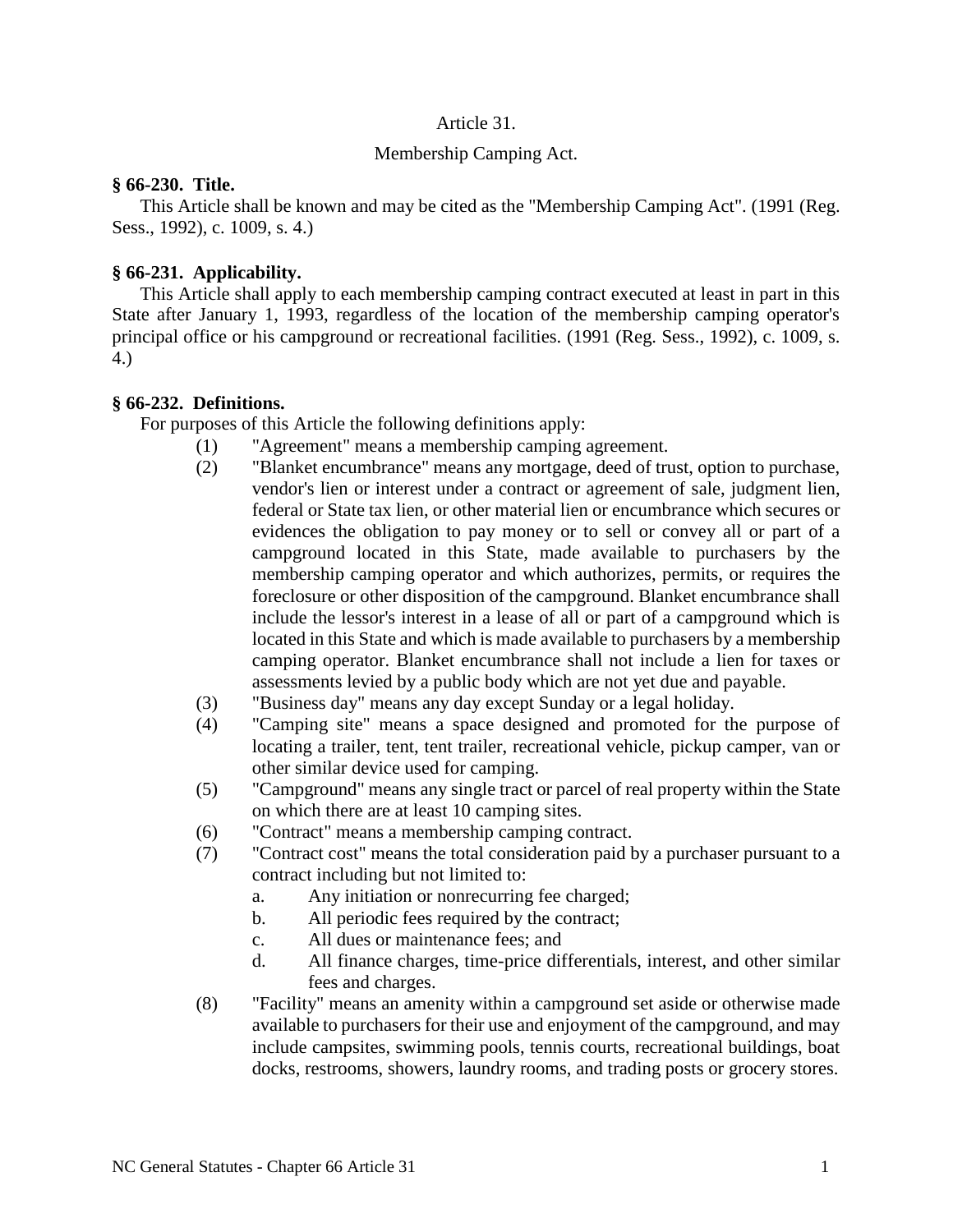- (9) "Membership camping contract" or "membership camping agreement" means any written agreement of more than one year's duration, executed in whole or in part within this State, which grants to a purchaser a right or license to use the campground of a membership camping operator or any portion thereof. Any agreement which constitutes a "time share instrument" as defined in G.S. 93A-41 is excluded from this definition.
- (10) "Membership camping operator" means any person who owns or operates a campground and offers or sells membership camping contracts. A membership camping operator shall not include:
	- a. An enterprise that is exempt from federal income tax under  $\S 501(c)$  of the Internal Revenue Code;
	- b. An enterprise that is exempt from State income tax under Article 4 of Chapter 105 of the General Statutes; or
	- c. Mobile home parks wherein the residents occupy the premises as their primary homes or have leased or purchased a lot for their exclusive use.
- (11) "Offer," "offer to sell," "offer to execute" or "offering" means any offer, solicitation, advertisement, or inducement to execute a membership camping agreement.
- (12) "Person" means any individual, corporation, partnership, company, unincorporated association, or any other legal entity other than a government or agency or a subdivision thereof.
- (13) "Purchaser" means a person who enters into a membership camping contract with the membership camping operator.
- (14) "Purchase money" means any money, currency, note, security, or other consideration paid by the purchaser for a membership camping agreement.
- (15) "Reciprocal program" means any arrangement under which a purchaser is permitted to use camping sites or facilities at one or more campgrounds not owned or operated by the membership camping operator with whom the purchaser has entered into a membership camping contract.
- (16) "Salesperson" means an individual, other than a membership camping operator, who offers to sell a membership camping contract by means of a direct sales presentation, but does not include a person who merely refers a prospective purchaser to a salesperson without making any direct sales presentation. (1991 (Reg. Sess., 1992), c. 1009, s. 4.)

### **§ 66-233. Administration; unlawful offer or execution of membership camping contract.**

(a) This Article shall be administered by the Secretary of State of North Carolina or his designee, and shall be enforced by the Attorney General of North Carolina or his designee.

(b) It shall be unlawful for any membership camping operator to offer to sell any membership camping contract in this State unless he is registered with the Secretary of State. (1991 (Reg. Sess., 1992), c. 1009, s. 4.)

### **§ 66-234. Registration of membership camping operator.**

(a) The application for registration shall be on a form prescribed by the Secretary of State and shall include the following: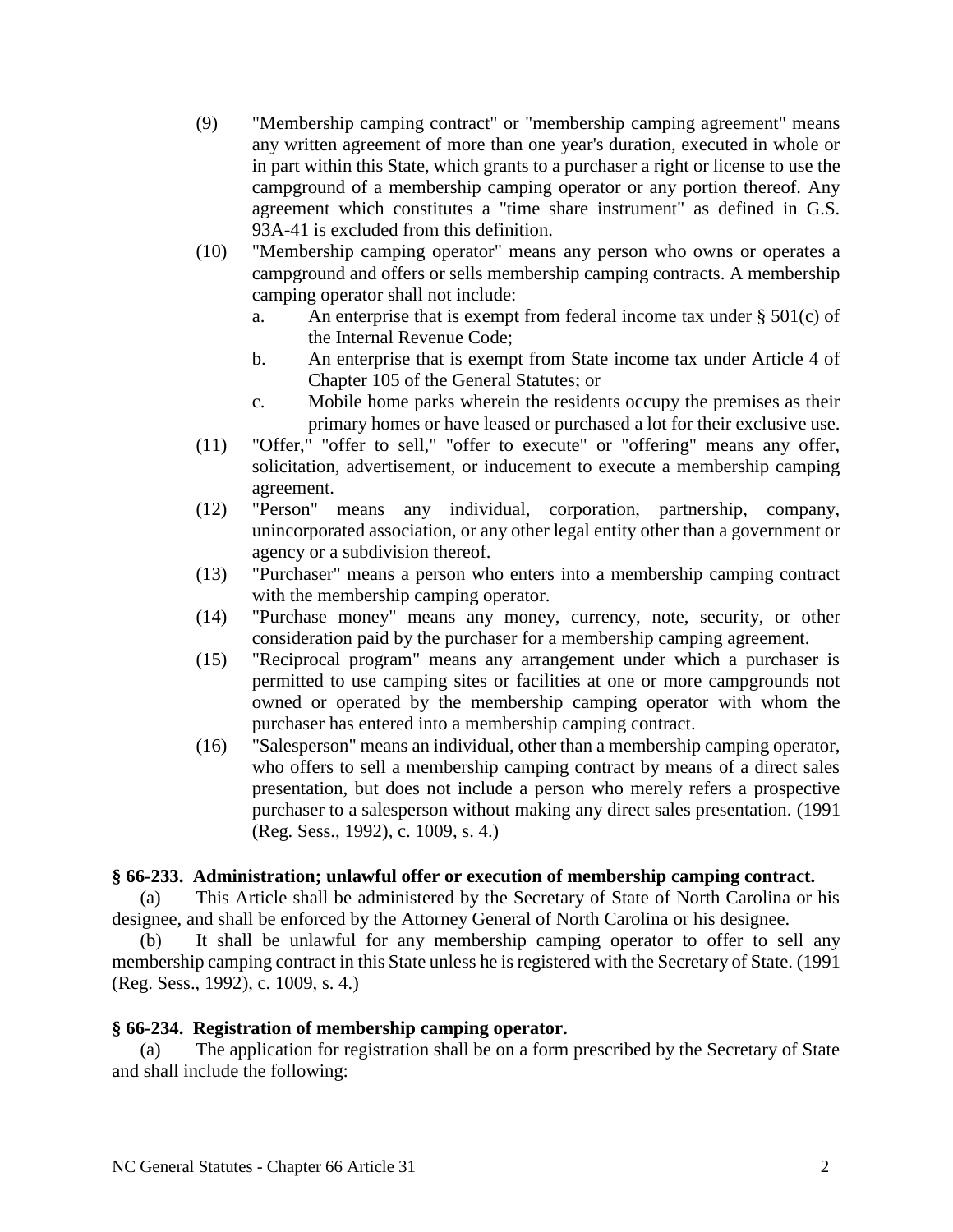- (1) The applicant's name, address, and the organizational form of the business, including the date, and jurisdiction under which the business was organized; the address of each of its offices in this State; and the name and address of each campground located in this State, which is owned or operated, in whole or in part, by the applicant;
- (2) The name, address, and principal occupation for the past five years of every officer of the applicant, including its principal managers, and the extent and nature of the interest of each person at the time the application is filed;
- (3) A list of all owners of ten percent (10%) or more of the capital stock of the applicant, except that this list is not required if the applicant is a company required to report under the Securities and Exchange Act of 1934;
- (4) A brief description of and a certified copy of the instrument which creates the applicant's ownership of, or other right to use the campground and the facilities at the campground which are to be available for use by purchasers, and a brief description of any material encumbrance, together with a copy of any lease, license, franchise, reciprocal agreement or other agreement entitling the applicant to use such campground and facilities, and any material provision of the agreement which restricts a purchaser's use of such campground or facilities;
- (5) A sample copy of each instrument which will be delivered to a purchaser to evidence his membership in the campground and a sample copy of each agreement which a purchaser will be required to execute;
- (6) A list of special taxes or assessments, whether current or proposed, which affect the campground;
- (7) A copy of the disclosure statement required by this Article;
- (8) A narrative description of the promotional plan for the sale of the membership camping contracts;
- (9) A statement of the relationship, if any, between the applicant and other parties owning, controlling or managing the campground and the expected duration of that relationship. If the relationship is a contractual one, a statement of the methods and conditions under which the relationship can be terminated prior to the expected termination of the relationship;
- (10) A complete list of locations and addresses of any and all sales offices located within the State;
- (11) The names of any other states or foreign countries in which an application for registration of the membership camping operator or the membership camping contract or any similar document has been filed; and
- (12) A brief description of the membership camping operator's experience in the membership camping business, including the length of time such operator has been in the membership camping business; and a statement detailing whether the applicant within the past five years has been convicted of any misdemeanor or felony involving theft, fraud, dishonesty, or moral turpitude, or whether the applicant has been enjoined from, had any civil penalty assessed for, or been found to have engaged in any violation of any law designed to protect consumers. If the applicant is a corporation, this statement shall be provided for each officer of the corporation.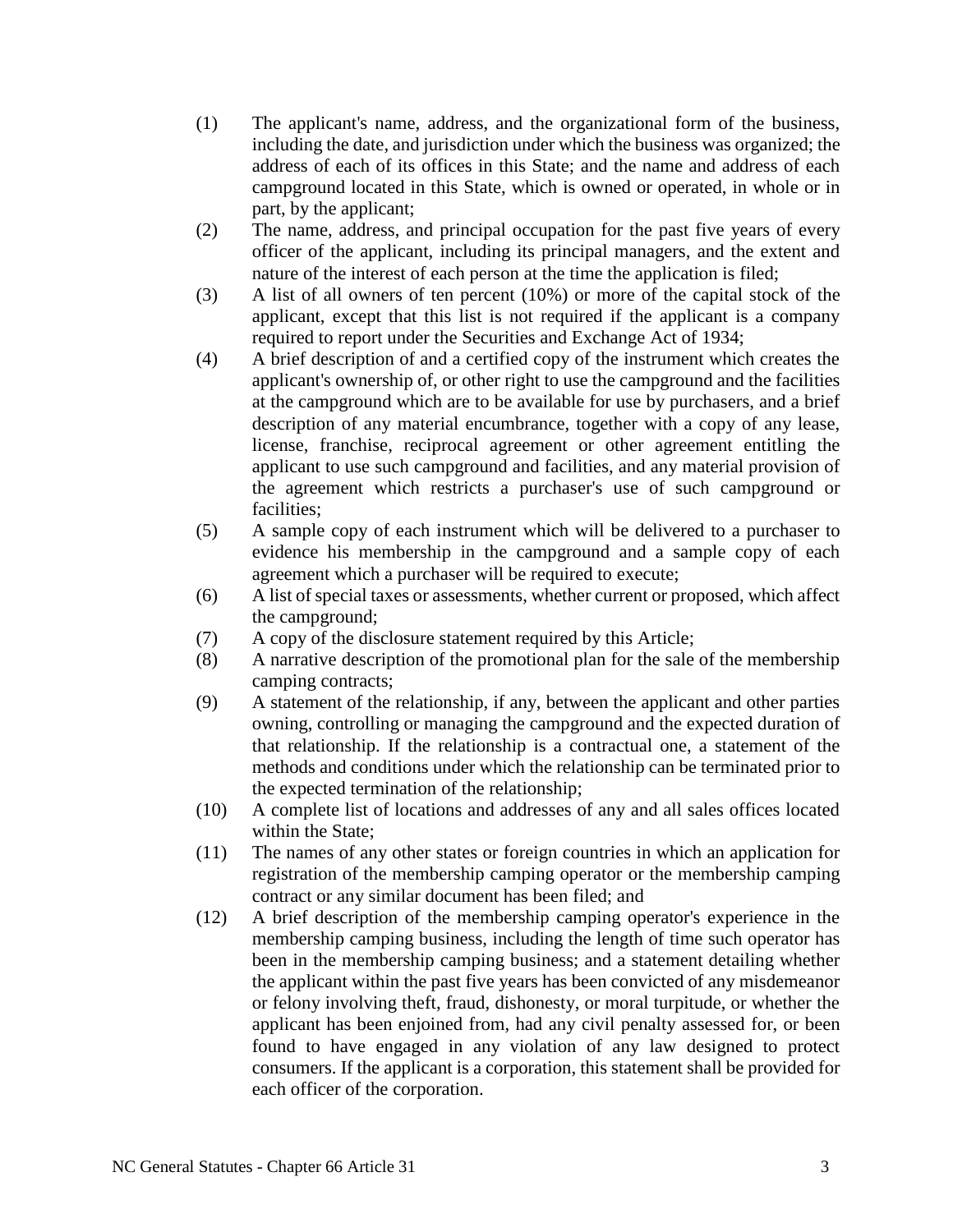(b) The application shall be signed by the membership camping operator, an officer or general partner thereof or by another person holding a power of attorney for this purpose from the membership camping operator. If the application is signed pursuant to a power of attorney, a copy of the power of attorney shall be included with the application.

(c) The application shall be submitted along with the appropriate application fee.

(d) The registration of the membership camping operator shall be renewed annually with the fee required in G.S. 66-236 not later than 30 days prior to the anniversary of the current registration. The application shall include all changes which have occurred in the information included in the application previously filed.

(e) Registration with the Secretary of State shall not be deemed to be an approval or endorsement by the Secretary of State of the membership camping operator, his membership camping contract, or his campground, and any attempt by the membership camping operator to indicate that registration constitutes such approval or endorsement shall be unlawful. (1991 (Reg. Sess., 1992), c. 1009, s. 4; 1995 (Reg. Sess., 1996), c. 742, s. 34.)

## **§ 66-235. Time of effect of registration.**

Upon receipt of the original application for registration in proper form, the Secretary of State shall, within 10 business days, issue a notice to the applicant that the Secretary of State has received the registration. Within 30 days thereafter, the Secretary of State shall notify the operator that the registration has been accepted or rejected, and if rejected, a brief statement explaining the reason. Registration shall be effective upon notice of acceptance by the Secretary of State. Renewal of registration shall be effective upon the anniversary of the current registration or 30 days after receipt, whichever date occurs last, unless otherwise rejected. (1991 (Reg. Sess., 1992), c. 1009, s. 4.)

### **§ 66-236. Registration fees.**

An applicant for registration under this Article must include the fee set out in the following table with the application for registration:

| Application                                                                                                                      | Amount  |
|----------------------------------------------------------------------------------------------------------------------------------|---------|
| Initial registration as a membership camping operator                                                                            | \$1,500 |
| Renewal of registration as a membership camping operator                                                                         | 1,000   |
| Initial registration as a salesperson                                                                                            | 10      |
| Renewal of registration as a salesperson                                                                                         | 10      |
| $\Gamma$ 11 $\pm$ 1 1 $A$ $\pm$ 1 $\pm$ 1 111 $\pm$ 1 $\pm$ 1 $\pm$ 1 $\pm$ 1 $\pm$ 1 $\pm$ 1 $\pm$ 1 $\pm$ 1 $\pm$ 1 $\pm$ 1004 |         |

Fees collected under this section shall be applied to the cost of administering this Article. (1991 (Reg. Sess., 1992), c. 1009, s. 4.)

### **§ 66-237. Registration of salespersons.**

(a) It shall be unlawful for any salesperson to offer to sell any membership camping contract in this State unless he is registered with the Secretary of State. The application of a salesperson for registration shall be on a form prescribed by the Secretary of State and shall include the following:

> (1) A statement detailing whether the applicant within the past five years has been convicted of any misdemeanor or felony involving theft, fraud, dishonesty, or moral turpitude, or whether the applicant has been enjoined from, had any civil penalty assessed for, or been found to have engaged in any violation of any law designed to protect consumers, and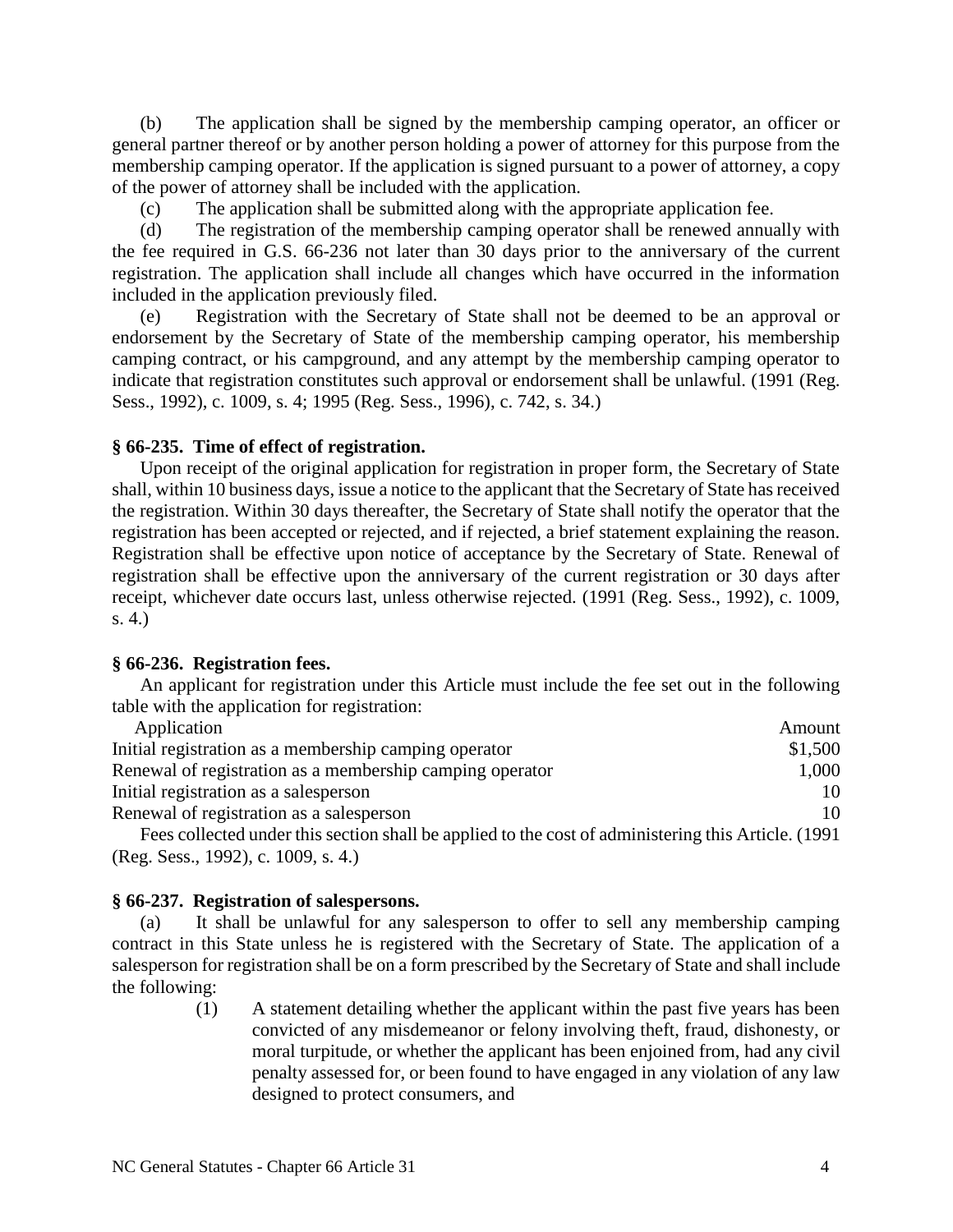(2) A statement describing the applicant's employment history for the past five years and whether any termination of employment during the last five years was occasioned by any theft, fraud, or act of dishonesty.

(b) Registration shall be effective for a period of one year. Registration shall be renewed annually by the filing of a form prescribed by the Secretary of State for such purpose. The registration application or the renewal application shall automatically become effective upon the expiration of seven business days following the filing with the Secretary of State. (1991 (Reg. Sess., 1992), c. 1009, s. 4.)

# **§ 66-238. Membership camping operator's disclosure statement.**

(a) Every membership camping operator, salesperson, or other person who is in the business of offering for sale or transfer the rights under existing membership camping contracts for a fee shall disclose the following information to a purchaser before the purchaser signs a contract or gives any money or thing of value for the purchase of a contract. The disclosures shall be delivered to the purchaser prior to the time the contract is signed and must be presented in a clear, legible format prescribed by the Secretary of State.

- (b) The disclosures shall consist of the following:
	- (1) A cover page containing only the following in the order stated:
		- a. The words "MEMBERSHIP CAMPING OPERATOR'S DISCLOSURE STATEMENT": printed in boldface type of a minimum size of 10 points, followed by;
		- b. The name and principal business address of the membership camping operator, followed by;
		- c. A statement that the membership camping operator is in the business of offering for sale membership camping contracts, followed by;
		- d. The following, printed in boldface type of a minimum size of 10 points: IMPORTANT! READ THIS DISCLOSURE STATEMENT BEFORE YOU SIGN ANYTHING. THE LAW REQUIRES THAT YOU GET A COPY OF THIS DISCLOSURE STATEMENT BEFORE YOU SIGN. IF YOUR SALESPERSON TELLS YOU ANYTHING DIFFERENT FROM WHAT IS WRITTEN, THEN DO NOT SIGN. DO NOT BUY THIS MEMBERSHIP ASSUMING THAT YOU WILL BE ABLE TO RESELL IT, followed by;
		- e. The following language, printed in boldface type of a minimum size of 10 points:

YOU HAVE A 3-DAY RIGHT TO CANCEL A CAMPING MEMBERSHIP CONTRACT. THIS RIGHT OF CANCELLATION CANNOT BE WAIVED. YOUR RIGHT TO CANCEL ENDS AT MIDNIGHT ON THE 3RD BUSINESS DAY FOLLOWING THE DATE ON WHICH THE CONTRACT WAS SIGNED. IF YOU HAVE ANY QUESTIONS ABOUT YOUR RIGHTS, CONTACT THE NORTH CAROLINA ATTORNEY GENERAL'S OFFICE.

(2) The following pages of the disclosure statement shall contain all of the following: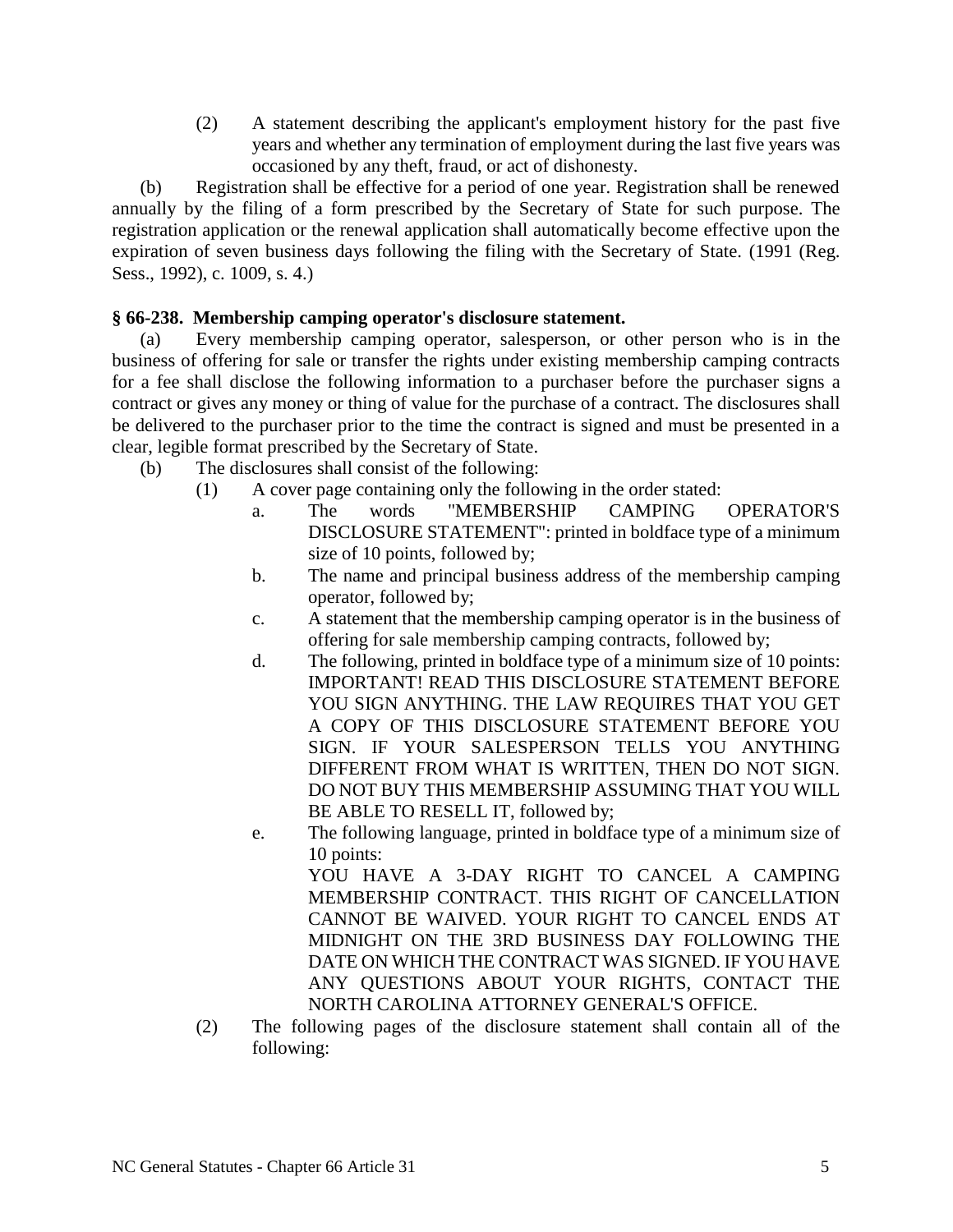- a. The name of the operator and the address of the operator's principal place of business in North Carolina, or if the operator has no place of business in North Carolina, the operator's principal place of business;
- b. A brief description of the nature of the purchaser's right or license to use the campground and the facilities which are to be available for use by purchasers;
- c. A brief description of the membership camping operator's experience in the membership camping business, including the length of time such operator has been in the membership camping business;
- d. The location of each of the campgrounds which is to be available for use by purchasers, excluding campgrounds which will be available to a purchaser only if he is a member in good standing of a reciprocal program; and a description of the facilities at each campground then available for use by purchasers and those which are represented to purchasers as being planned, together with a brief description of any facilities that are or will be available to nonpurchasers or nonmembers;
- e. As to all memberships offered by the membership camping operator at each campground:
	- 1. The form of membership offered;
	- 2. The types of duration of membership along with a summary of the major privileges, restrictions, and limitations applicable to each type;
	- 3. Provisions, if any, that have been made for public utilities at each campsite including water, electricity, telephone, and sewage facilities; and
	- 4. The maximum number of current memberships to be sold per site at that campground.
- f. Any initial, additional, or special fee due from the purchaser together with a description of the purpose and method of calculating the fee;
- g. A general description of any financing offered or available through the membership camping operator;
- h. Any schedule of fees or charges that purchasers are or may be required to pay for use of the campground or any facilities or reciprocal program;
- i. The extent to which financial arrangements, if any, have been provided for the completion of facilities, together with a statement of the membership camping operator's obligation to complete planned facilities. The statement shall include a description of any restrictions or limitations on the membership camping operator's obligation to begin or to complete the facilities;
- j. Any services which the membership camping operator currently provides or expenses he pays which are expected to become the responsibility of the purchasers, including the projected liability which each such service or expense may impose on each purchaser;
- k. A summary or copy, whether by way of supplement or otherwise, of the rules, restrictions, or covenants regulating the purchaser's use of the campground and the facilities which are to be available for use by the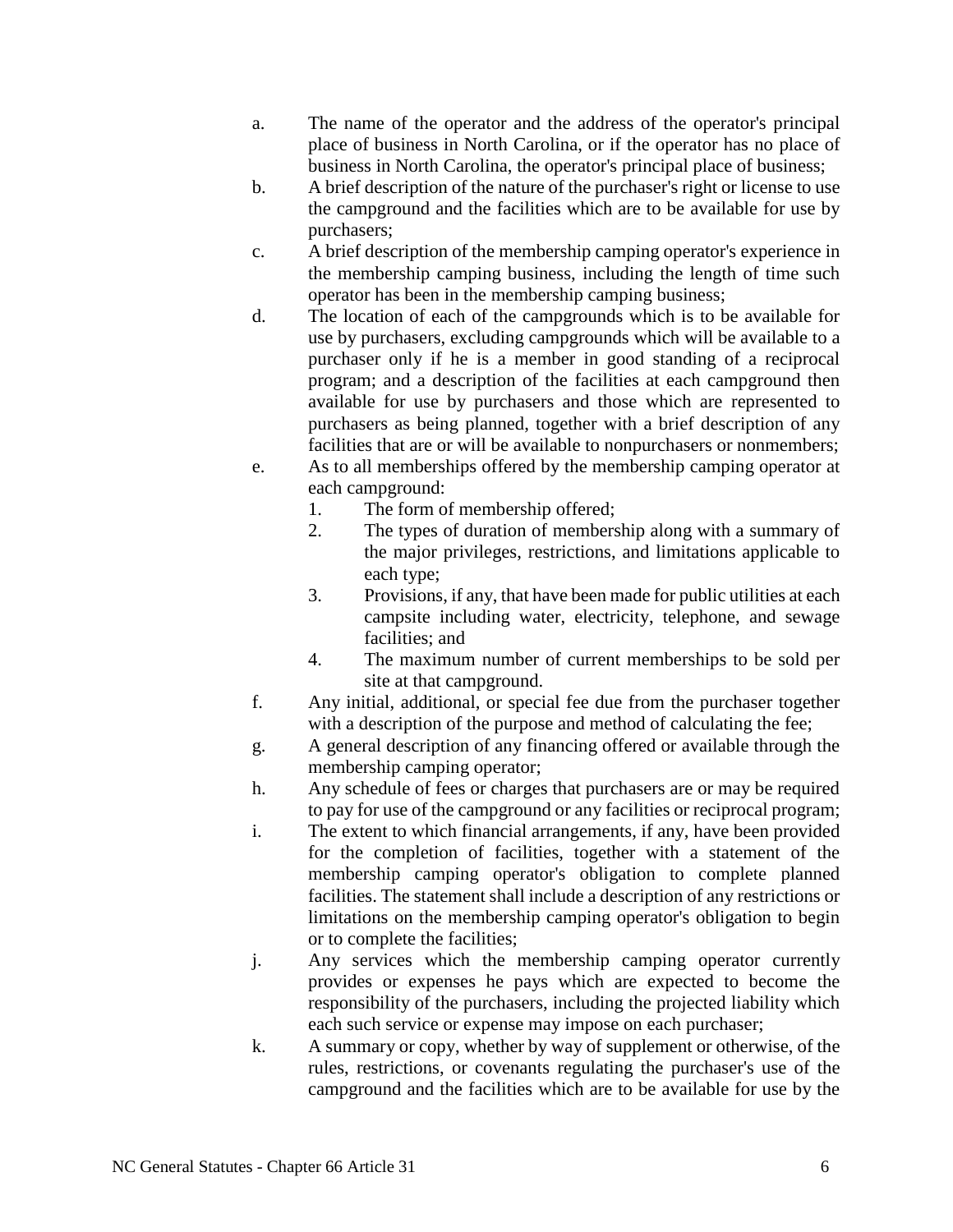purchasers, including a statement of whether and how the rules, restrictions, or covenants may be changed;

- l. A description of any restraints on the transfer of the membership camping contract;
- m. A statement of the policies covering the availability of campsites, the availability of reservations, and the conditions under which they are made;
- n. A statement of any grounds for forfeiture of a purchaser's membership camping contract;
- o. A statement describing the material terms and conditions of any reciprocal program to be available to the purchaser including a statement concerning whether the purchaser's participation in any reciprocal program is dependent upon the continued affiliation of the membership camping operator with that reciprocal program and whether the membership camping operator reserves the right to terminate such affiliation.
- (3) The membership camping operator shall promptly amend his membership camping operator's disclosure statement to reflect any material change in the campground or its facilities. He shall also file within 30 days any such amendments with the Secretary of State. Each disclosure statement provided to a prospective purchaser must contain the most recent date when the statement was revised. (1991 (Reg. Sess., 1992), c. 1009, s. 4.)

### **§ 66-239. Contract terms.**

(a) The membership camping operator shall deliver to the purchaser a fully executed copy of a membership camping contract in writing, which contract shall include at least the following information:

- (1) The name of the membership camping operator and the address of its principal place of business;
- (2) The actual date the membership camping contract was executed by the purchaser;
- (3) The total financial obligation imposed on the purchaser by the contract, including the initial purchase price and any additional charge the purchaser may be required to pay;
- (4) A description of the nature and duration of the membership being purchased;
- (5) A statement that the membership camping operator is required by law to provide each purchaser with a copy of the membership camping operator's disclosure statement prior to execution of the contract and that failure to do so is a violation of the law;
- (6) The full name of each salesperson involved in the promotion and sale of the membership camping contract; and
- (7) In immediate proximity to the space reserved in the contract for the signature of the purchaser and in boldface type of a minimum size of 10 points, a statement in substantially the following form: "You the buyer, may cancel this contract at any time prior to midnight of the third business day after the date of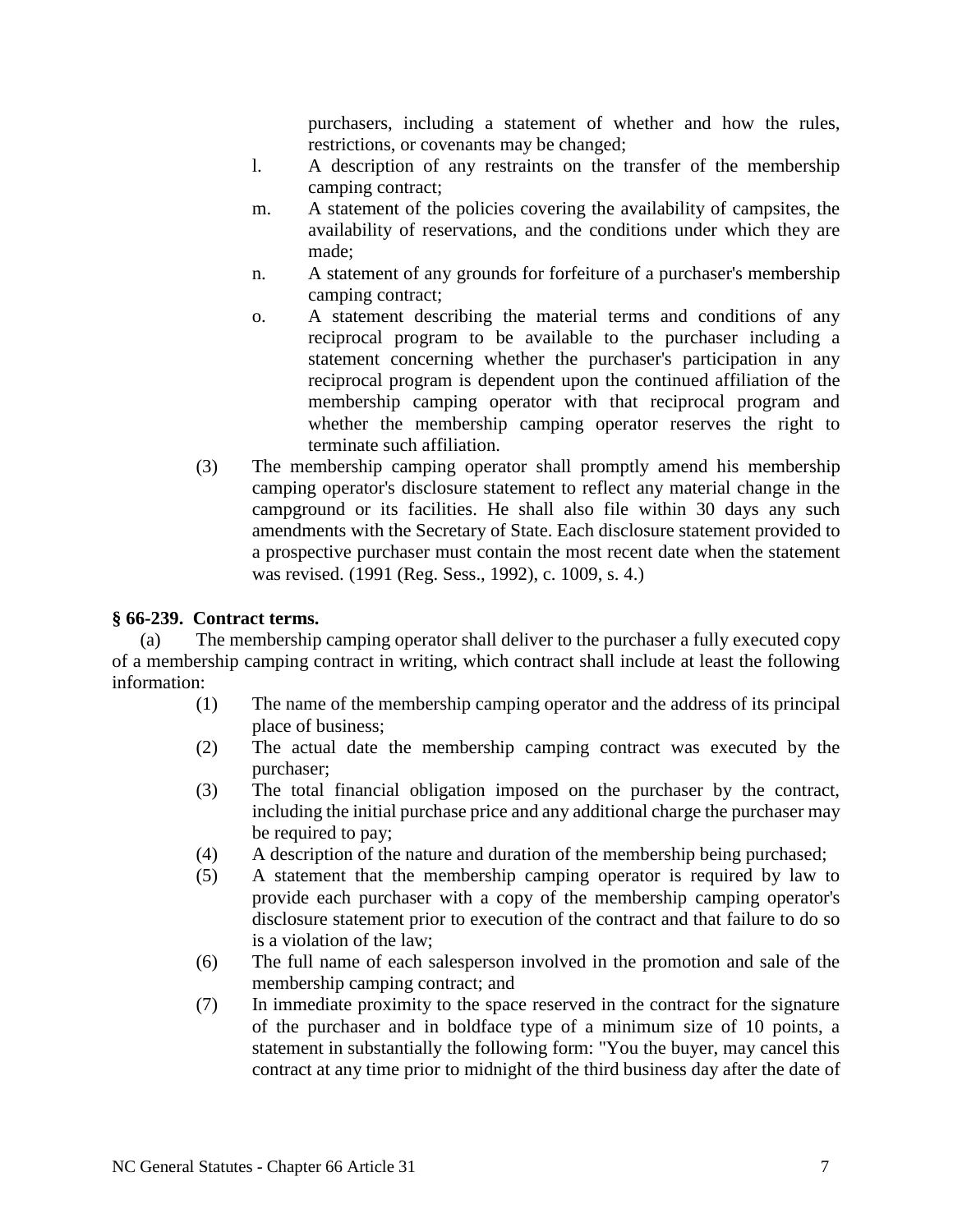this contract. See the attached notice of cancellation form for an explanation of this right." (1991 (Reg. Sess., 1992), c. 1009, s. 4.)

#### **§ 66-240. Cancellation.**

In addition to any other right to revoke an offer or cancel a sale or contract, the purchaser has the right to cancel a membership camping contract sale until midnight of the third business day after the purchaser signs the contract.

> (1) The membership camping operator must furnish the purchaser, at the time the purchaser signs the membership camping contract or otherwise agrees to buy services from the membership camping operator, a completed form in duplicate, captioned "NOTICE OF CANCELLATION" which shall contain in 10 point boldface type the following information and statements in the same language, e.g., Spanish, as that used in the contract:

#### "NOTICE OF CANCELLATION

(Enter date of transaction)\_\_\_\_\_\_\_\_\_\_\_\_\_\_\_\_\_\_\_\_\_\_\_\_\_\_\_\_\_\_\_\_\_\_\_\_\_\_\_\_\_\_

(date)

You, the purchaser, may cancel this transaction, without any penalty or obligation, within three business days from the date above. Business days are all days other than Sundays and legal holidays. You must cancel in writing. If given by mail, notice of cancellation is given when it is deposited in the United States mail properly addressed and postage prepaid.

If you cancel, any payments made by you under the contract or sale, and any negotiable instrument executed by you will be returned within 30 days following receipt by the seller of your cancellation notice, and any security interest arising out of the transaction will be cancelled.

To cancel this transaction, mail or deliver a signed and dated copy of this cancellation notice or any other written notice to

\_\_\_\_\_\_\_\_\_\_\_\_\_\_\_\_\_\_\_\_\_\_\_\_\_\_\_\_\_\_\_\_\_\_\_\_\_\_\_\_\_\_\_\_\_\_\_\_\_\_\_\_\_\_\_\_\_\_\_\_\_\_\_

at \_\_\_\_\_\_\_\_\_\_\_\_\_\_\_\_\_\_\_\_\_\_\_\_\_\_\_\_\_\_\_\_\_\_\_\_\_\_\_\_\_\_\_\_\_\_\_\_\_\_\_\_\_\_\_\_\_\_\_\_\_

(Name of membership camping operator)

(Membership camping operator's mailing and physical address) not later than midnight of

\_\_\_\_\_\_\_\_\_\_\_\_\_\_\_\_\_\_\_\_\_\_\_\_\_\_\_\_\_\_\_\_\_\_\_\_\_\_\_\_\_\_\_\_\_

\_\_\_\_\_\_\_\_\_\_\_\_\_\_\_\_\_\_\_\_\_\_\_\_\_\_\_\_\_\_\_\_\_\_\_\_\_\_\_\_\_\_\_\_\_

\_\_\_\_\_\_\_\_\_\_\_\_\_\_\_\_\_\_\_\_\_\_\_\_\_\_\_\_\_\_\_\_\_\_\_\_\_\_\_\_\_\_\_\_\_

(date) I hereby cancel this transaction.

(date)

(Purchaser's signature)"

(2) The membership camping operator shall, before furnishing copies of the "Notice of Cancellation" to the purchaser, complete both copies by entering the name of the membership camping operator, the address of the membership camping operator's place of business, the date of the transaction, and the date,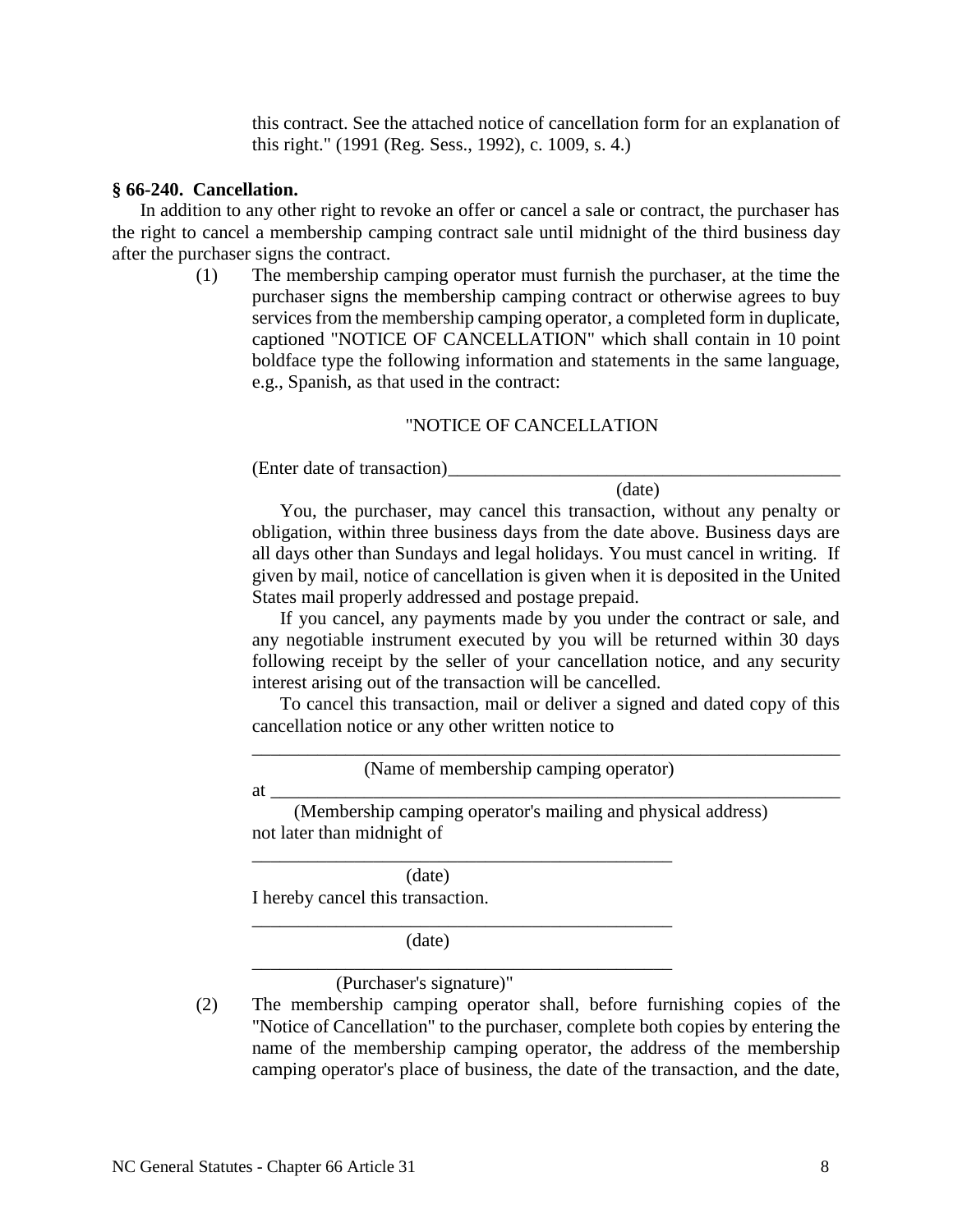not earlier than the third business day following the day of the transaction, by which the purchaser may give notice of cancellation.

- (3) The membership camping operator shall orally inform each purchaser, at the time he signs a contract or purchases the services, of his three-day right to cancel; provided, that no oral notice is required in any case in which the membership camping operator does not solicit the purchaser's business in person and the purchaser signs the contract outside the presence of the membership camping operator and returns the signed contract to the membership camping operator by mail.
- (4) Cancellation occurs when the purchaser gives written notice of cancellation to the membership camping operator at the address stated in the contract or in the notice of cancellation.
- (5) Notice of cancellation, if given by mail, is given when it is deposited in the United States mail properly addressed and postage prepaid.
- (6) Notice of cancellation by the purchaser is sufficient if it indicates by any form of written expression the intention of the purchaser not to be bound by the contract.
- (7) Upon cancellation, the membership camping operator shall refund to the purchaser all payments made pursuant to the canceled membership camping contract and any notes or security instruments. The refund shall be made within 30 days and where payment has been made by credit card, may be made by an appropriate credit to the purchaser's account.
- (8) Failure of the membership camping operator to honor a purchaser's cancellation is a violation of this Article. (1991 (Reg. Sess., 1992), c. 1009, s. 4.)

# **§ 66-241. Escrow account.**

(a) All purchase money received from or on behalf of a purchaser in connection with the execution of a membership camping contract shall be deposited in an escrow account designated solely for that purpose, which may be the membership camping operator's own escrow or trust account or that of his attorney's, until 10 calendar days after the date the contract was executed, unless a later time is provided in the membership camping contract. If the membership camping operator has not received notice of the purchaser's cancellation within 10 calendar days after the execution of the contract, any purchase money may be released to the membership camping operator upon the conveyance, in writing, to the purchaser of the right or license to use the campground and facilities as required in the membership camping contract.

(b) A copy of the escrow agreement creating the escrow account shall be filed with the Secretary of State prior to the sale of membership camping contracts. (1991 (Reg. Sess., 1992), c. 1009, s. 4.)

### **§ 66-242. Advertising, solicitations.**

A membership camping operator shall disclose in all advertising programs which seek to induce prospective purchasers to visit the campground that the program is conducted by a membership camping operator and the purpose of any requested visit. (1991 (Reg. Sess., 1992), c. 1009, s. 4.)

### **§ 66-243. Provision of records to the Secretary of State.**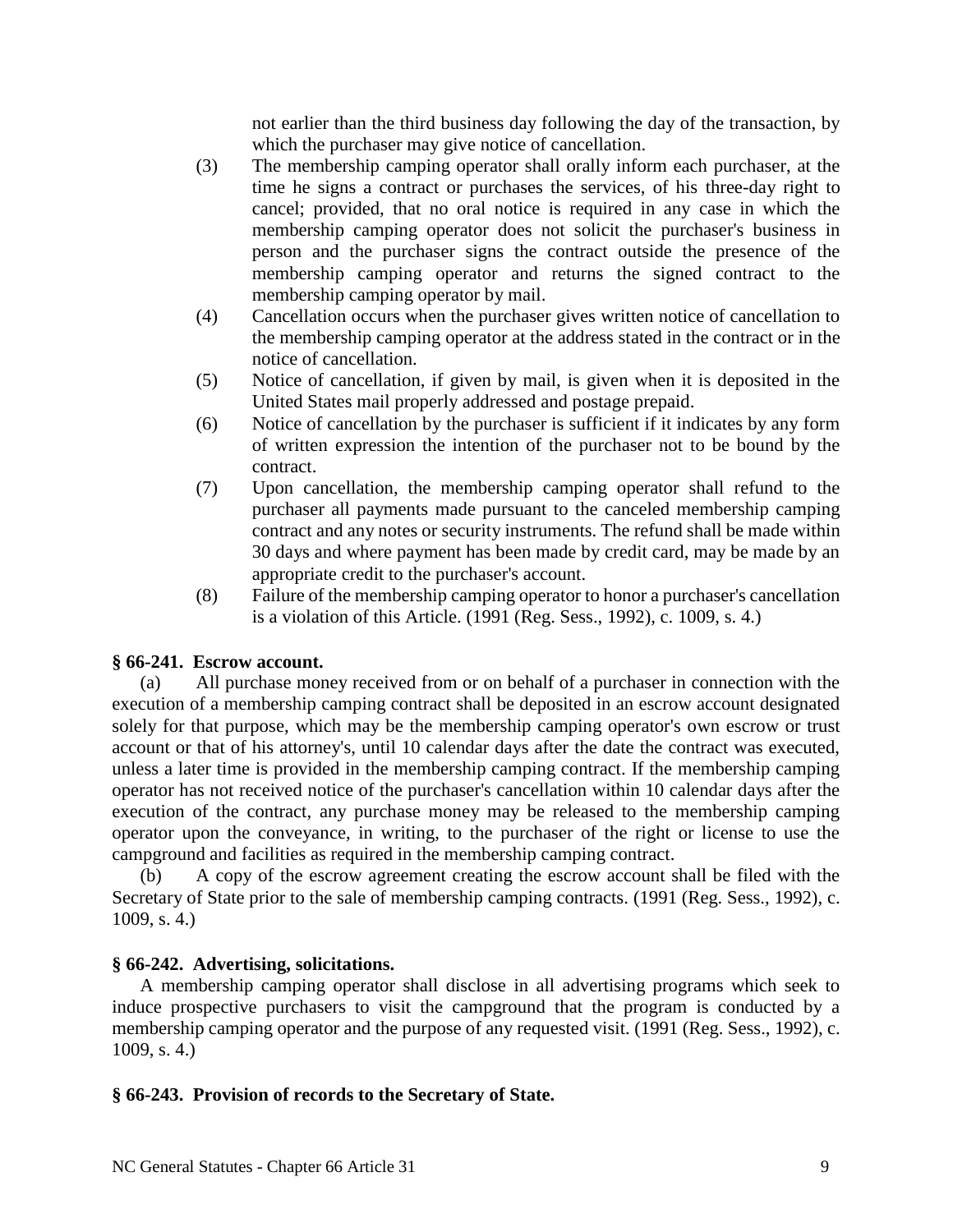Any membership camping operator shall maintain accurate records of the escrow account. These records shall be open to inspection to the Secretary of State at any time during normal business hours. (1991 (Reg. Sess., 1992), c. 1009, s. 4.)

#### **§ 66-244. Limitation on duration of contract term.**

A membership camping contract shall clearly state the duration of the contract. A contract shall either have a duration of no more than 30 years or give the purchaser the right to cancel the contract at any time after 30 years without further obligation and without a refund of any of the contract cost. (1991 (Reg. Sess., 1992), c. 1009, s. 4.)

#### **§ 66-245. Prohibited practices.**

It shall be unlawful for any membership camping operator or salesperson to state or imply in attempting to sell a membership or to persuade a member to make payment that the purchaser will be able to sell the contract and thereby eliminate his obligation or recoup all or a substantial part of his purchase price. (1991 (Reg. Sess., 1992), c. 1009, s. 4.)

#### **§ 66-246. Nondisturbance provisions.**

(a) With respect to any property in this State acquired and put into operation by a membership camping operator on or after January 1, 1993, the membership camping operator shall not offer or execute a membership camping contract in this State granting the right to use the property until the following requirements are met:

- (1) Each person holding an interest in a voluntary blanket encumbrance has executed and delivered to the Secretary of State a nondisturbance agreement and recorded the agreement in the real estate records of the county in which the campground is located. The agreement shall include all of the following:
	- a. That the rights of the holder or holders of the blanket encumbrance in the affected campground are subordinate to the rights of purchasers;
	- b. That any person who acquires the affected campground or any portion of the campground by the exercise of any right of sale or foreclosure contained in the blanket encumbrance takes the campground subject to the rights of purchasers; and
	- c. That the holder or holders of the blanket encumbrance shall not use or cause the campground to be used in a manner which interferes with the right of purchasers to use the campground and its facilities in accordance with the terms and conditions of the membership camping contract; and
- (2) Each hypothecation lender which has a lien on or security interest in the membership camping operator's ownership interest in the campground has executed and delivered to the Secretary of State a nondisturbance agreement and recorded the agreement in the real estate records of the county in which the campground is located. In addition, each person holding an interest in a blanket encumbrance superior to the interest held by the hypothecation lender has executed, delivered, and recorded an instrument stating that such person will give the hypothecation lender notice of, and at least 30 days to cure, any default under the blanket encumbrance before the person commences any foreclosure action affecting the campground. For the purposes of this section: